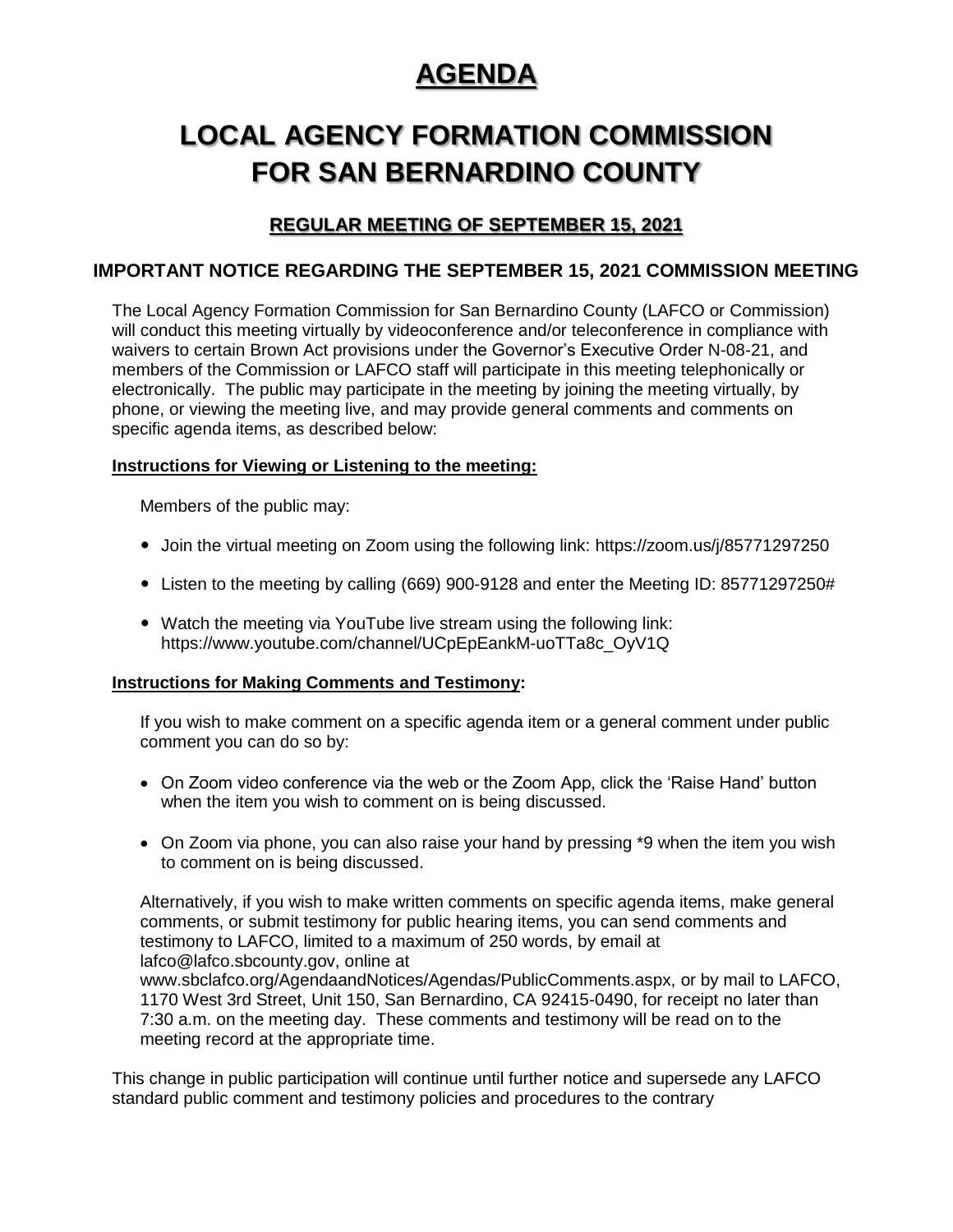# **9:00 A.M. – CALL TO ORDER – FLAG SALUTE**

**ANNOUNCEMENT:** Anyone present at the hearing who is involved with any of the changes of organization to be considered and who has made a contribution of more than \$250 in the past twelve (12) months to any member of the Commission will be asked to state for the record the Commission member to whom the contribution has been made and the matter of consideration with which they are involved.

## **CONSENT ITEMS:**

The following consent items are expected to be routine and non-controversial and will be acted upon by the Commission at one time without discussion, unless a request has been received prior to the hearing to discuss the matter.

- 1. Approval of Minutes for Regular Meeting of July 21, 2021
- 2. Approval of Executive Officer's Expense Report
- 3. Ratify Payments as Reconciled and Note Cash Receipts for Months of June and July 2021
- 4. Consideration of: (1) CEQA Exemption for LAFCO SC#470; and (2) LAFCO SC#470 City of Chino Irrevocable Agreement to Annex for Sewer Service (APN 1019-071-32) *(REMOVED FROM CONSIDERATION; TO BE RE-NOTICED AND CONSIDERED AT THE NOVEMBER 17, 2021 MEETING)*
- 5. Note Receipt of Proposal Initiated by Landowner Petition Pursuant to Government Code Section 56857 - - LAFCO 3251 – Reorganization to include Annexation to Yucaipa Valley Water District and its Improvement District No. 1 (I-10 Logistics Center)
- 6. Update on Countywide Service Review for Park and Recreation
- 7. Consent Items Deferred for Discussion

### **PUBLIC HEARING ITEMS:**

- 8. Consideration of: (1) CEQA Exemption for LAFCO 3250; and (2) LAFCO 3250 Annexation to the Bighorn-Desert View Water Agency (APN 0631-051-28) and its Improvement Zones 1 and A
- 9. Consideration of: (1) CEQA Exemption for LAFCO SC#469; and (2) LAFCO SC#469 City of Redlands OSC 19-53 for Water Service (APN 0298-094-21)

### **DISCUSSION ITEMS:**

- 10. Continued Monitoring for the Twentynine Palms Public Cemetery District related to LAFCO 3245 Countywide Service Area Review for Public Cemetery Districts
- 11. Continued Monitoring from LAFCO 3231 (Countywide Fire Service Review) for Barstow Fire Protection District and the City of Barstow *(CONTINUED TO NOVEMBER 17, 2021 MEETING)*